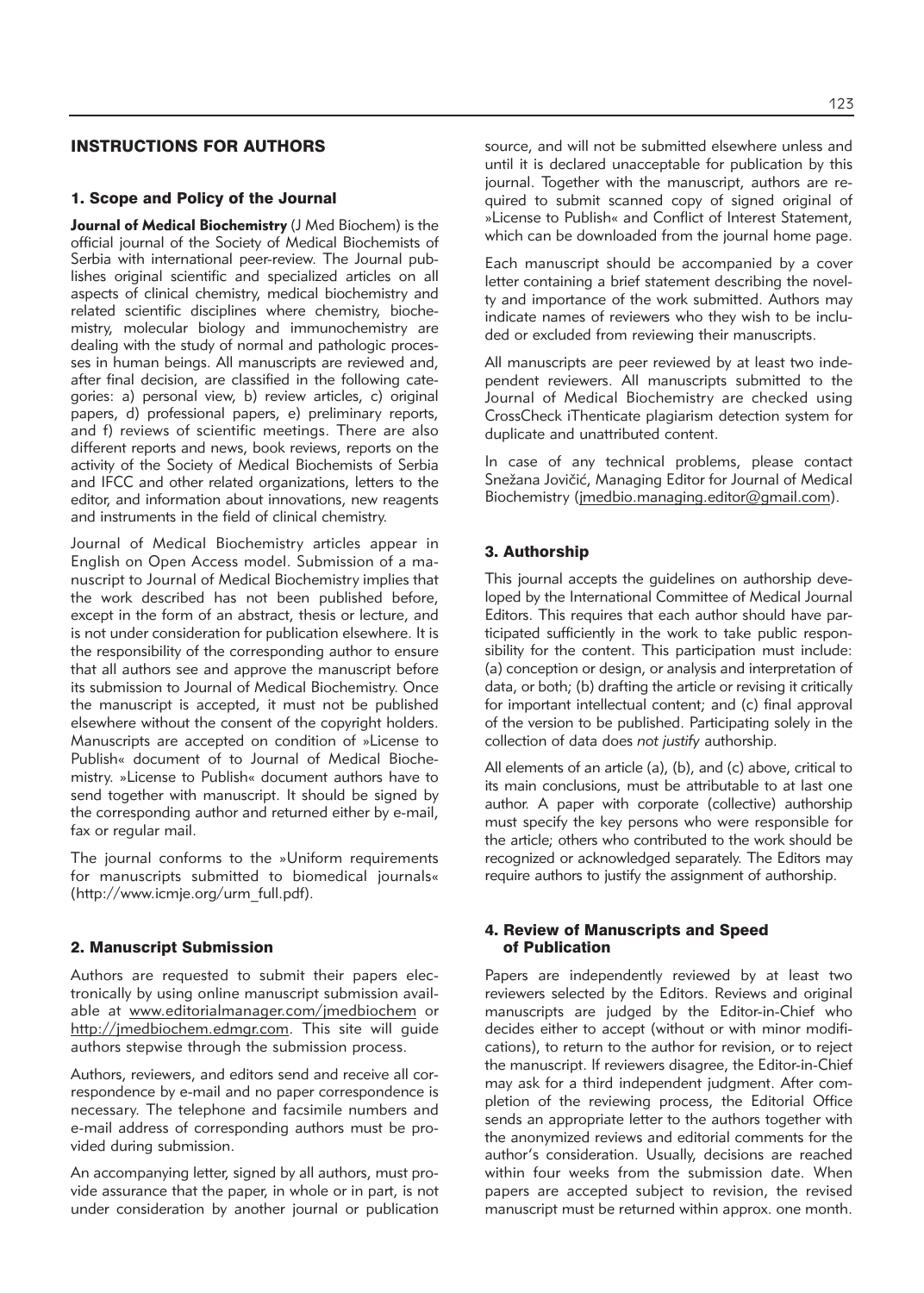Revised articles are re-evaluated by the Editor-in-Chief who decides to accept or to submit to a second review. It is the aim of the Journal to publish papers within six months after their receipt by the Editor-in-Chief.

The author will receive first proofs for correction. Manuscripts are not returned.

## 5. Preparation of Manuscripts

The complete manuscript, including enclosures should be prepared according to instructions given in this section.

Manuscripts must be written in clear and concise English language. The manuscript should be written in the third person avoiding the passive voice. Please have your text proofread by an native English speaker before you submit it for consideration. Either British or American spelling is acceptable. At the proofreading stage, changes other than correction of printer's errors will be charged to the authors.

Type the manuscript (including table legends, figure legends and references) double-spaced using 12 font size on one page of A4 or 81/2×11'' paper. Number the pages consecutively (with the title page being page 1) and leave 2.5 cm margins on all sides. Avoid footnotes in the text, use parentheses instead. Papers and reviews should usually occupy no more than eight printed pages; short communications, case reports and letters to the editor should not exceed four printed pages. Each full page of printed text corresponds to approximately 1400 words. Allow space for tables and illustrations within the page limit.

Manuscripts should be prepared in accordance with the guidelines below and should be sent online at http: //jmedbiochem.edmgr.com. The electronic copy of the manuscript should be saved as a Word for Windows (.doc) or Rich Text Format (.rtf) file. Manuscripts must be submitted using double line-spaced, unjustified text throughout, with headings and subheadings in bold case (not underlined). Press ENTER only at the end of a paragraph, list entry or heading.

Full length papers and technical reports should have Title Page, Summary, Keywords, List of Abbreviations, Introduction, Materials and Methods, Results, Discussion, Acknowledgements, if available, References, Tables and Figure legends.

Short communications and case reports should be subdivided into Summary, Keywords, List of Abbreviations, and a single section of main text without headings. Experimental procedures should be described in legends to figures or footnotes to tables. Acknowledgements and References should be presented as in full length papers.

Letters to the editor are arranged like short communications but without a Summary.

## Title page

The title page should include:

- 1. Short and informative title.
- 2. Names of all authors (with one name and forename of each author in full), followed by their affiliations: department, institution, city without postcode, country. If there is more than one institution involved, authors' names should be linked to the appropriate institutions by inserting consecutive numbers in superscript after relevant names. If required, lower case letters, in superscript after the name, should be used to indicate the present address.
- 3. Full name, mailing address, fax phone number and email address of the corresponding author to whom communications should be sent is typed at the bottom.
- 4. Running title containing 50 characters or less in length.

#### Summary, Keywords and a list of non-standard abbreviations

The second page of the manuscript should contain Summary, Keywords and a list of non-standard abbreviations used in text, figures, tables, and figure and table legends.

A summary should be short and clear, typed on a separate sheet, and should contain no more than 250 words. It must be comprehensible to readers before they have read the paper. Reference citations must not appear in the abstract, abbreviations should be avoided.

The summary of the original articles, should be structured, including following: Background, Methods, Results and Conclusions. The abstract of the other article types should not be structured.

A short summary in the Serbian language should be typed on the separate sheet, beginning with a Serbian title. Below the end of English and Serbian summaries provide up to six key words in alphabetical order separated by semicolon using the entries from Index Medicus for indexing purposes.

## Introduction

Introduction should be clear, pointing to the essence of the problem and the purpose of the study. References related to the problem discussed in the manuscript should be cited. Do not include data or conclusions from the work being reported.

#### Materials and methods

The experimental part should include a description of materials and methods used. If methods are widely known, they should not be described, but only references indicated. If the article deals with a new method or modified method, full description should follow. Methods used in statistical analyses should be indicated. Identify accurately all materials, substances, drugs and chemicals used.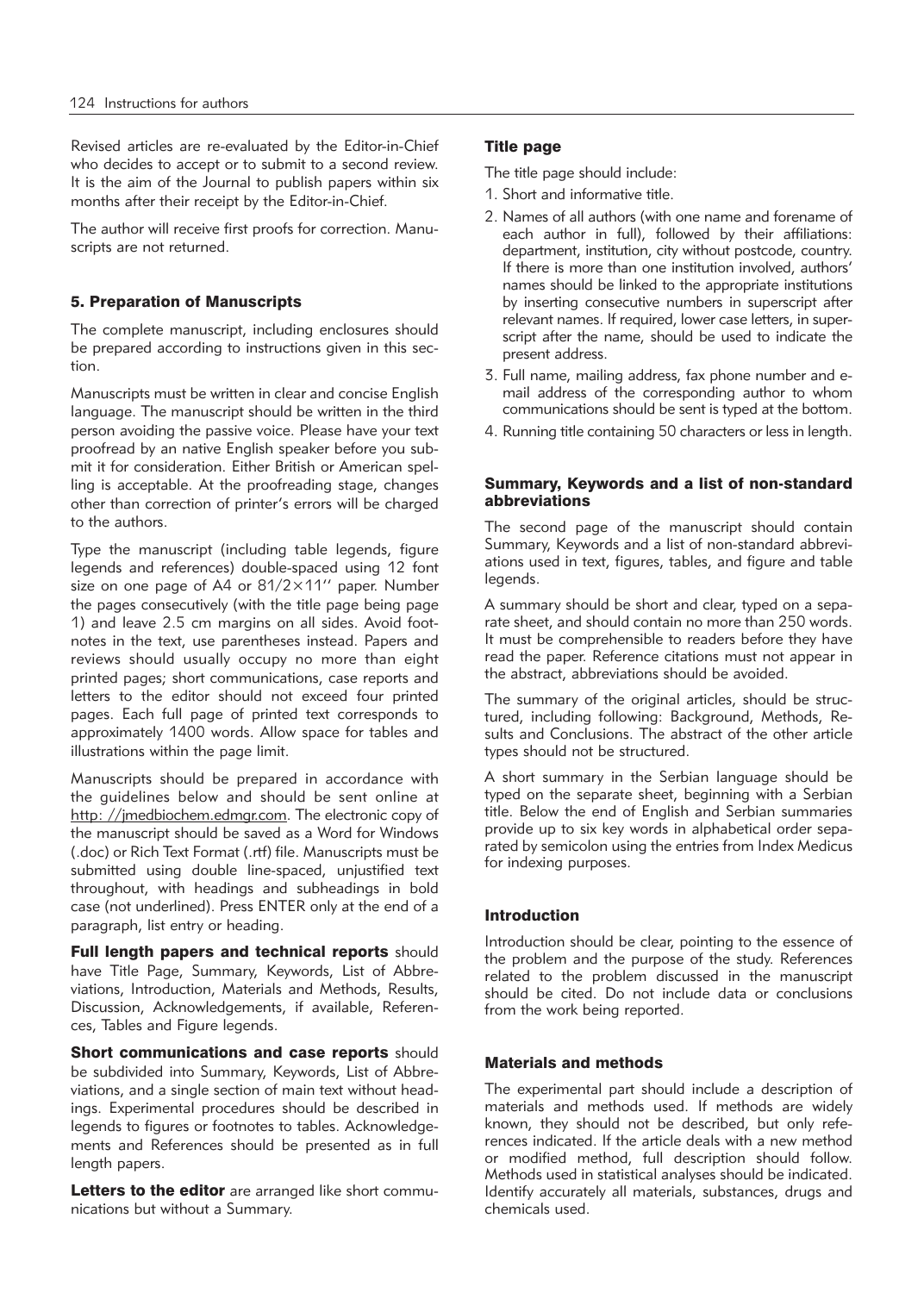**Ethics.** When reporting experiments on human subjects, manuscripts must include assurance that informed consent was obtained and that the study was performed in conformance with the Declaration of Helsinki ethical guidelines (http://ohsr.od.nih.gov/helsinki.php3) as reflected in *a priori* approval by the local institution's, regional or national, human research review committee. Do not use patients' names, initials, or hospital numbers, especially in any illustrative material. When reporting experiments on animals, indicate whether the national law on the care and use of laboratory animals was followed. Articles which do not give assurance of compliance with these principles will be rejected.

Statistics. Describe statistical methods with enough detail to enable a knowledgeable reader with access to the original data to verify the reported results. If preparing statistical data for publication, please read the journal's statistical guidelines or standard books. Specify any general computer programme used. When data are summarized in the results section, give the statistical methods used to analyze them.

#### **Results**

Results should be precise and clear, statistically processed and expressed according to the International System of Units (SI). Present in logical sequence the data generated using, as appropriate, tables and figures without duplication. Indicate the nature of data reduction and statistical procedures employed with appropriate references.

### **Discussion**

Results should be discussed and compared to reference results. Conclusions should be drawn on the basis of these comparisons. Indicate the conclusions that may be drawn and place them in the context of a critical appraisal of previous work. Do not repeat in detail data or other material given in the introduction or the results section. Link the conclusions with the goals of the study, but avoid unqualified statements and conclusions not completely supported by your data. Distinguish clearly new information from previous finding, and speculation from fact. Problems arising out of the study may be identified, and relevant hypotheses may be generated.

#### Acknowledgements

Acknowledgements should be placed at the end of the text. Indicate financial support, gifts, technical assistance, and advice. Names of the funding organizations should be written in full. Obtain written permission from those acknowledged by name.

### Units of measurement

The units of measurement when possible must belong to the International System of Units (SI) or be non-SI units accepted for use with the SI (e.g. days, litre). (http://www.bipm.fr/3\_SI/si.html)

#### **References**

Only essential references should be included. Authors are responsible for verifying them against the original source material. Automatic numbering should be avoided. References are typed on sheets separate from the text and follow the text. Rely upon articles published in primary research journals. Meeting abstracts may be cited only if published in journals. Citations such as »personal communication«, »unpublished data« or »in press« are not accepted. Publications for which no author is apparent may be attributed to the organization from which they originate. Simply omit the name of the author for anonymous journal articles – avoid using »Anonymous«.

References are identified in the text by Arabic numerals in parentheses, and numbered consecutively in the order in which they are mentioned in the text. If one reference is cited several times in the text, the same number is indicated in parentheses. Abbreviations of journals conform to those used in Index Medicus (List of Journals Indexed). List all authors; if the number is seven or more, cite first six names followed by *et al*. Do not use italic font in the reference section. References must be given in the following format:

• Articles:

Pugia MM, Sammer R, Corey P, Lott JA, Anderson L, Gleason S, et al. The uristatin dipstick is useful in distinguishing upper respiratory from urinary tract infections. Clin Chim Acta 2004; 341: 73–81.

Mizon D, Piva F, Queyrel V, Balduyck M, Hachulla E, Mizon J. Urinary bikunin determination provides insight into proteinase/proteinase inhibitor imbalance in patients with inflammatory diseases. Clin Chem Lab Med 2002; 40: 579–86.

• Supplements:

Williams DN. Reducing costs and hospital stay for pneumonia with home intravenous cefotaxime treatment: results with a computerized ambulatory drug delivery system. Am J Med 1994; 97: Suppl 2A: 50–5.

• Abstracts:

Henney AM. Chronic plaque or acute rupture? The yin and yang of vascular tissue remodeling [abstract]. Atherosclerosis 1997; 134: 111.

• Books and Monographs: Kahn CR, Weir GC, editors, Joslin's diabetes mellitus,

13ed. Philadelphia: Lea and Febiger, 1994: 1068pp.

• Chapters:

Karnofsky DH, Burchenal JH. The clinical evaluation of chemotherapeutic agents in cancer. In: Macleod CM, editor. Evaluation of chemotherapeutic agents. New York: Columbia University Press, 1949: 191–205.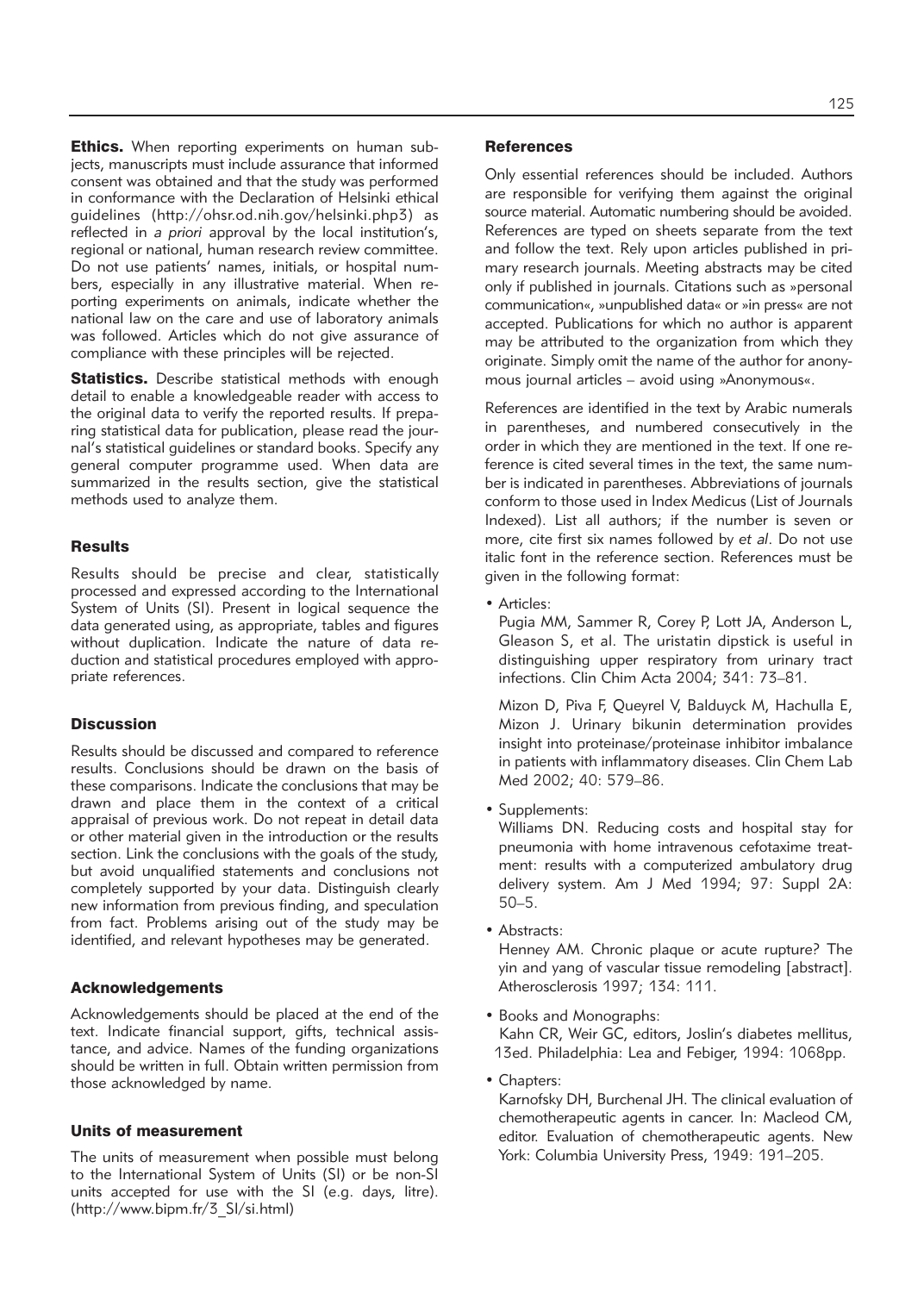### Tables

Submit tables on separate pages and number them consecutively using Roman numerals. Provide a short descriptive title, column headings, and (if necessary) footnotes to make each table self-explanatory. Refer to tables in the text as Table I, etc. Use Table I, etc. in the table legends. Please indicate in the manuscript the approximate position of each table.

# Figures

Illustrations will be reduced in size to fit, whenever possible, the width of a single column, i.e. 80 mm, or a double column, i.e. 168 mm. Ideally, single column figures should be submitted with a width of 100 mm, double column figures with a width of 210 mm. Lettering in all figures within the article should be uniform in style, preferably a sans serif typeface, and of sufficient size, so that it is readable at the final size of approximately 2 mm.

Uppercase letters A, B, C, etc. should be used to identify parts of multi-part figures. Cite all figures in the text in a numerical order. Indicate the approximate position of each figure. Refer to figures in the text as Figure 1, etc. Use Figure 1, etc. in the figure legends.

The first author's name, drawing number and top location are indicated on the back of the illustration.

The number of tables and figures should be rational.

Line drawing and photographs must be of high quality. Note that faint shading may be lost upon reproduction. All illustrations should be black and white and should be numbered in the order in which they are mentioned in the text. The figures must be saved as separate files and printouts appended to the manuscript. All photographic figures should be submitted in camera-ready form (i.e. with all extraneous areas removed) and saved as TIFF files at a resolution of 600 dpi. Line drawings should be professionally prepared and labelled (freehand files). Charts may be supplied as Excel spreadsheets (one chart per sheet). Where necessary, magnification should be shown using a scale marker. The figure legends (one per figure) should appear as a separate page at the end of the main text file. Any previously published illustrations should be accompanied by the written consent to replication of the copyright holder and an acknowledgement should be included in the legend. The full reference should also be included in the reference list.

# Figure legends

Provide figure legends on separate pages. Explain all symbols used in the figures. Remember to use the same abbreviations as in text.

# **Nomenclature**

Follow the rules of the IUPAC-IUB Commission on Biochemical Nomenclature, as in IUB *Biochemical Nomen -* *clature and Related Documents*, 3rd edition, obtainable from Biochemical Society Book Depot, P.O. Box 32, and Commerce Way, Colchester, CO2 8HP, U.K.

Enzyme names should be in accordance with the recommendations of the IUPAC-IUB Commission on Biochemical Nomenclature, 1978, as in *Enzyme Nomenclature*, published by Academic Press, New York, 1992. Genotypes should be given in italics, phenotypes should not be italicised. Nomenclature of bacterial genetics should follow Damerec et al. Genetics 1966; 54: 61–76.

## **Abbreviations**

Journal of Medical Biochemistry accepts standard *Journal* of Biological Chemistry abbreviations. Uncommon abbreviations should be defined, in parentheses, when they first appear in text. Abbreviations in the Title and in the Abstract should be avoided. All non-standard abbreviations should be listed alphabetically on the second page of the manuscript (see above), separated by semicolon. Start with the abbreviation, followed by a comma, and then give the explanation.

# **Offprints**

Page proofs will be sent electronically to the author for correspondence and must be returned promptly by e-mail, fax or post. The corresponding authors will receive a PDF file of their article. Corrections should be kept to a minimum. This should be completed and returned immediately. The corresponding author will also receive complimentary copy of the issue in which article appears.

# 6. Declaration of Interest

It is the policy of Journal of Medical Biochemistry to adhere in principle to the Conflict of Interest policy recommended by the International Committee of Medical Journal Editors (ICMJE, http://icmje.org/index.html#conflict). The authors must declare conflicts of interest (Conflict of Interest Statement). In specific, we request for the following: 1) all relevant potential conflicts of interest for each named author and/or a statement of no-conflicts if there are none relevant to the contents of the article for any author(s), 2) disclosure of how the article is funded, and in specific, the disclosure of any and all pharmaceutical company funding (partial of total) or a statement that there was no involvement of a pharmaceutical/other company (if this is the case) and 3) comprehensive explanation of the role of the sponsors in article preparation (if the article is sponsored in part or whole).

# 7. Copyright

It is a condition of publication that authors assign »License to Publish« document to Journal of Medical Biochemistry. Authors may, of course, use the article elsewhere after publication without prior permission from Journal of Medical Biochemistry, provided that acknowl